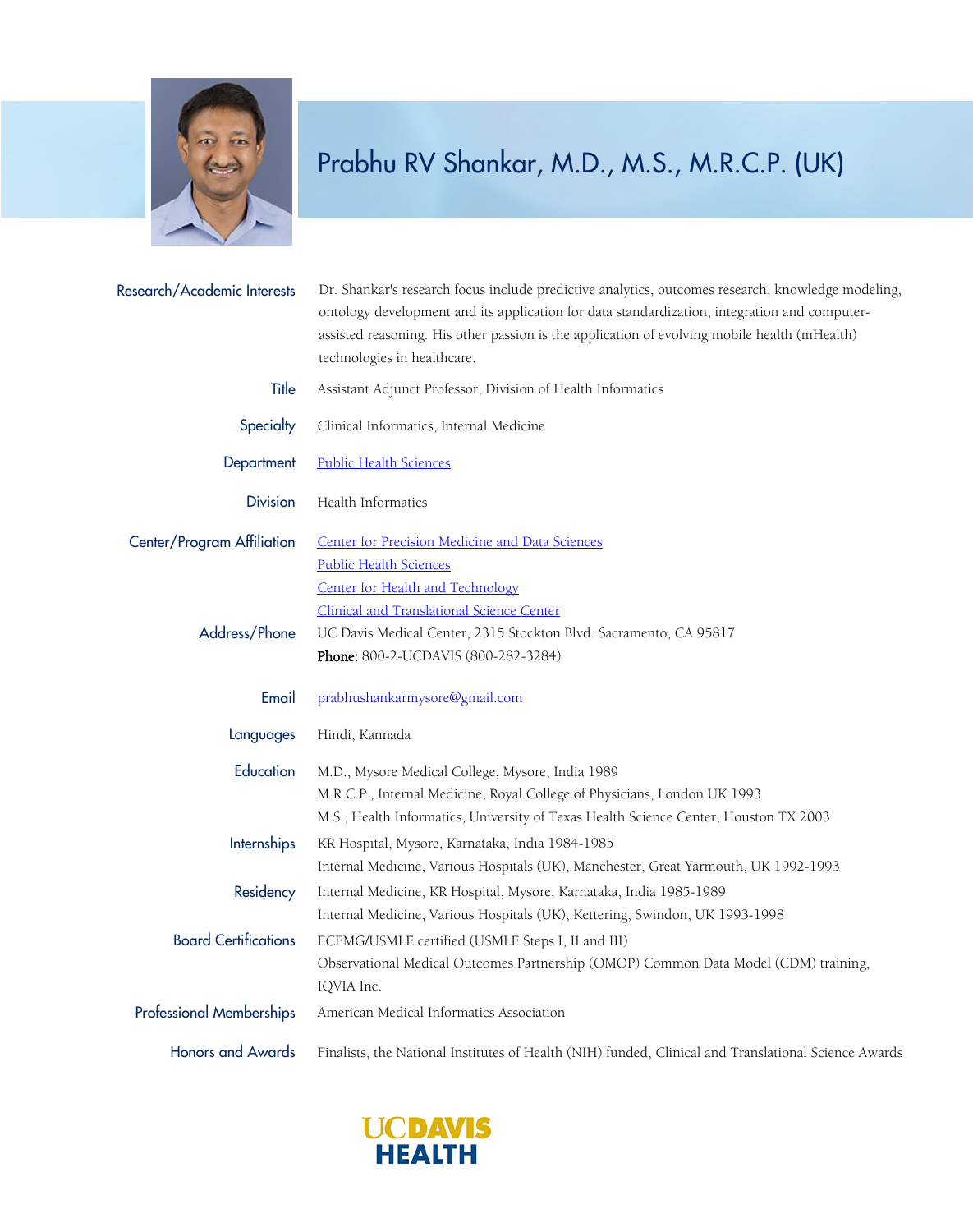

## Prabhu RV Shankar, M.D., M.S., M.R.C.P. (UK)

(CTSAs) initiated CD2H DREAM Challenge IDEA Competition, 2019 First Prize, the American Medical Informatics Association Knowledge Discovery and Data Mining Working Group (AMIA KDDM WG) and the University of North Norway (UNN) sponsored international data competition to predict (Predictive Modeling) surgical site infections in postoperative patients using laboratory data using machine learning tools, AMIA Conference, 2016 Poster award, Pediatric Healthcare Innovation Conference, Emory University and Georgia Tech, 2014

Student Poster award, Annual Research Day poster contest, University of Texas at Houston, 2002 Valedictorian, Mysore, India, 1978

Select Recent Publications Full list: https://www.ncbi.nlm.nih.gov/myncbi/1tYRkrR-Ak\_k9/bibliography/public/

Shankar SP, Grimsrud K, Lanoue L, Egense A, Willis B, Hörberg J, AlAbdi L, Mayer K, Ütkür K, Monaghan KG, Krier J, Stoler J, Alnemer M, Shankar PR, Schaffrath R, Alkuraya FS, Brinkmann U, Eriksson LA, Lloyd K, Rauen KA; Undiagnosed Diseases Network. A novel DPH5-related diphthamide-deficiency syndrome causing embryonic lethality or profound neurodevelopmental disorder. Genet Med. 2022 Apr 27:S1098-3600(22)00704-3. doi:10.1016/j.gim.2022.03.014. Epub ahead of print. PMID:35482014.

Shankar SP, Fallurin R, Watson T, Shankar PR, Young TL, Orel-Bixler D, Rauen KA. Ophthalmic manifestations in Costello syndrome caused by Ras pathway dysregulation during development. Ophthalmic Genet. 2022 Feb;43(1):48-57. doi:10.1080/13816810.2021.1978103. Epub 2021 Oct 6. PMID:34612139.

Vyas-Read S, Guglani L, Shankar P, Travers C, Kanaan U. Atrial Septal Defects Accelerate Pulmonary Hypertension Diagnoses in Premature Infants. Front Pediatr. 2018 Nov 23;6:342. doi: 10.3389/fped.2018.00342. PMID:30533406.

Shankar P, Anderson N. Advances in Sharing Multi-sourced Health Data on Decision Support Science 2016-2017. Yearb Med Inform. 2018 Aug;27(1):16-24. doi:10.1055/s-0038-1641215. Epub 2018 Aug 29. PMID:30157504.